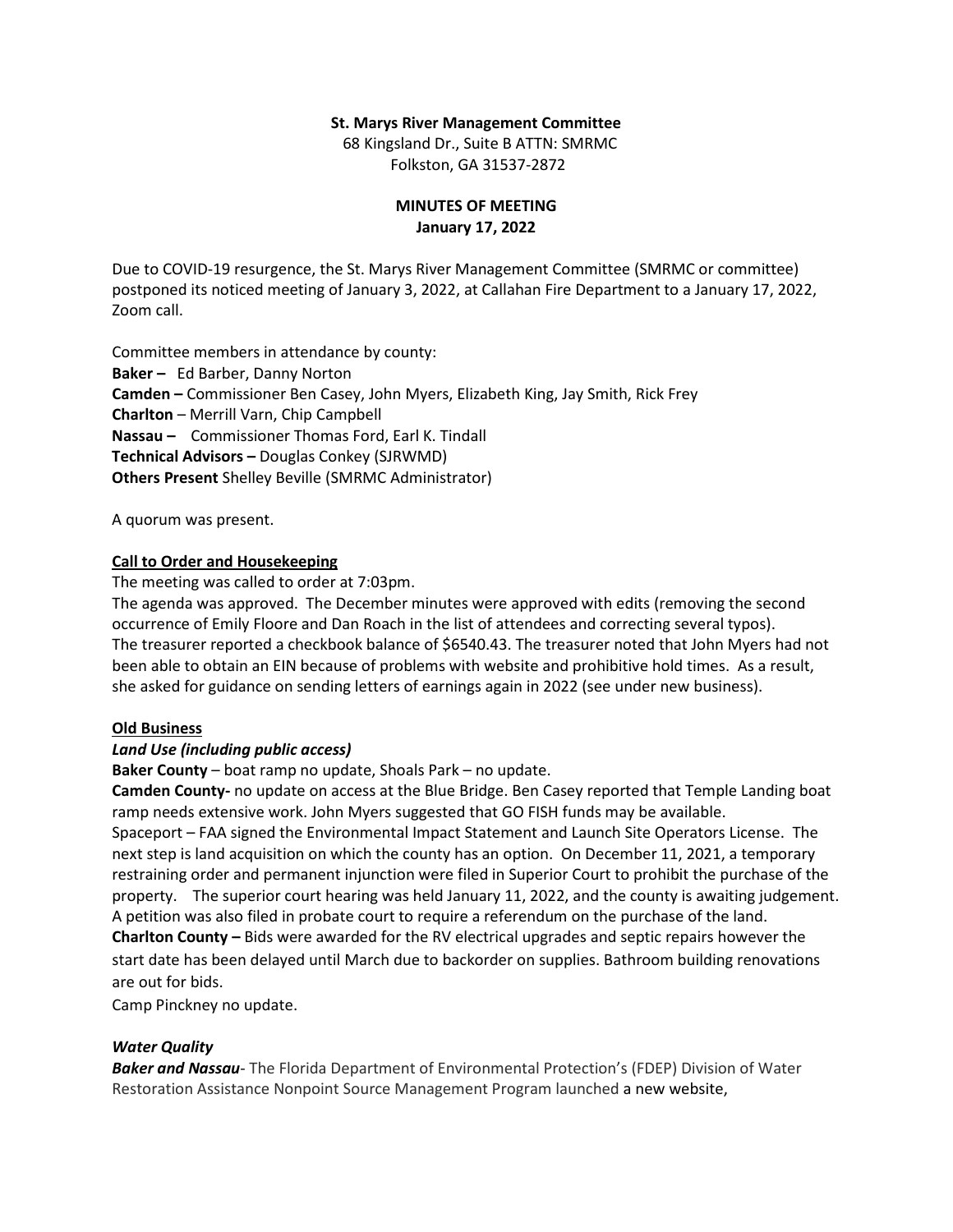gsi.floridadep.gov, to provide a resource for elected officials, the public, and consultants and engineers to examine case studies, technical guidance and information about funding offered by DEP for green stormwater infrastructure.

**Horsepen/Temple Creek 319** – One additional system has been replaced. Rick Frey asked if SMRK had started the water sampling in that area again. Chip Campbell said he would check with Emily Floore and report at the next meeting.

**NPDES permits**- There were no new or renewed NPDES permits in the St. Marys River Basin in Camden or Charlton counties. Douglas Conkey (SJRWMD) said he would research how Florida provides that information.

**Spanish Creek (Clay Branch**)- Courtney Balling (MAREX) did two series of water quality tests on ditches in Homeland. As a result of the tests, Homeland City Council decided to consider applying for a 319 grant for a project similar to Horsepen Creek. A meeting between the City Council and Scott Brazell of Camden County is being arranged. Courtney Balling has agreed to help write the grant. The application deadline is April 30, 2022.

The Folkston water pollution control plant treatment facility (WPCP) holding ponds are located very close to Clay Branch a branch of Spanish Creek. When the federal government discontinued the contract with the prison for holding of detainees held by the U.S. Immigration and Customs Enforcement Agency, the budget for the City of Folkston was thoroughly disrupted. One of the shortfalls was payment of the loan portion of the USDA 25%/75% grant/loan the city had received to do a full update of the WPCP. Folkston considered returning a portion of the money and doing only a partial rehab of the facility but ultimately decided to return all the money and reapply for a 50%/50% grant loan from the state through an American Recovery and Reinvestment Act. The city hopes for an award decision by the end of January.

Because the current WPCP is in poor condition, it is only allowed to treat 85% of full capacity. However, because the ICE facility is not operating, the WTF has low inflow so is running at 83% capacity.

# *Water Quantity (Flooding and Water Removal)* **Nassau and Charlton County Stormwater**-

**Nassau-** Legal and development interests have reviewed the revisions for the stormwater ordinance and it was presented to the Board of Commissioners January 10, 2022. The only substantial change was in triggering water quality requirements for lots on island. Originally, additional permits were required when total impervious surface exceeded 20%. That was revised to trigger permits when any build-out exceeded 250 sq ft. It is scheduled for a February 14, 2022, vote by the Nassau County Board of Commissioners. Lots on island are outside the purview of SMRMC.

Charlton- University of Georgia Geospatial Research Center predicts they will have the topographic layer the county needs for making stormwater decisions populated and loaded to the interactive map by the end of January.

**Georgia Water Council** – Meetings on plan revisions should start in the second quarter of 2022.

## *Federal, State and Local Regulations and County Comprehensive Plans*

**Update on No-Wake Zone Nassau County**- Mike Mullin emailed Merrill Varn that the county needed additional information as per the ordinance. Merrill forwarded the July email with the applications and asked what additional information was required. She has not received a reply. Thomas Ford will follow up with Mike Mullin.

## **Camden Co. Resiliency Plan**- No updates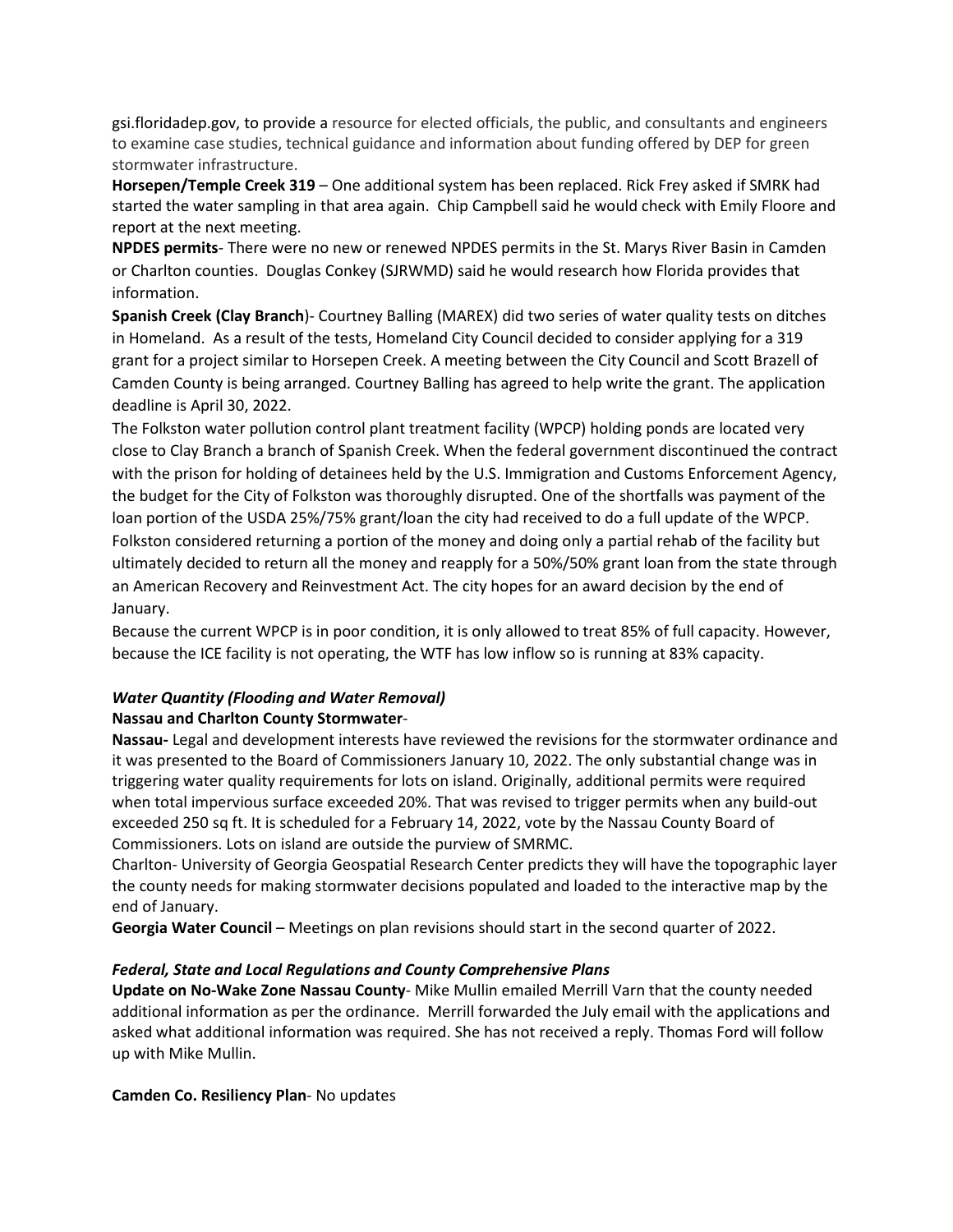**Governing Documents-** A signed copy of the Interlocal agreement has been given to all counties Board of Commissioners.

#### **New Business**

*Letters of Earnings-* The committee approved the treasurer again sending letters of earnings rather than 1099s.

*Annual Report* **–** After extended discussion of details of recommendations for further protecting the water quality of the river, the committee voted to approve the annual report with the addition of a disclaimer at the beginning of the presentation section. Merrill Varn and Ed Barber will work on the language. Points made during the discussion included: the switch from 75 to 100 ft septic setback must be defensible, Chattahoochee Corridor has undisturbed buffer and impervious surface setbacks which survived a court challenge, developers could be allowed variance for narrower buffers if the buffers were of higher quality, Baker County is the next area to be developed and a large percentage of the county drains into the St. Marys River, and the committee's role is to carry out the management plan which clearly prioritizes consistent bank to bank legislation and suggests 100ft setback. Members were reminded to schedule presentations to their respective Boards of Commissioners. *Nominating Committee***-** Danny Norton, Keith Tindall, and John Myers presented the 2022 slate of officers Florida Chair- Danny Norton, Georgia Chair- Chip Campbell, Secretary- Merrill Varn, and Treasurer- Elizabeth King. The slate of officers was approved. With no additional nominations from the floor, the same slate was elected. The committee thanked outgoing chairs John Myers and Keith Tindall for their many years of service in the leadership role.

#### **Partner Reports**

*Riverkeeper-* Chip Campbell reported that Emily Floore had "hit the ground with both feet running". She has done the new riverkeeper training and is also certified by Adopt-A-Stream for water quality sampling. SMRK had held a joint event with the Georgia River Network this past weekend. *SJRWMD* – Douglas Conkey, the new Government Relations representative for SJRWMD, introduced himself and discussed his goals for working with local counties and communities to improve regional water quality, water supply, natural system restoration, and flood protection. He reminded members that the current window for applying for cost share projects is Jan 4- Feb 18. Both Baker and Nassau Counties qualify for reduction of match through the Rural Economic Development Initiative. He added that the district wide cost share program has more money available but there are some local restrictions. In addition, local governments can use their other grants such as ARPA to help fund their end of the cost share thus leveraging two sources of money. Doug said that he is already working with Nassau County and the City of Macclenny and has reached out to the Town of Hilliard.

Based on large population increase in central Florida, SJRWMD is working on the revision of the current Water Supply Plan. Douglas Conkey will present updates as they become available but said that it would likely be later in the year.

*EPD* – No update.

#### **County Reports**

Baker- no updates Camden- no updates Charlton- no updates Nassau- Keith Tindall said that he was still concerned about the impact of development in the Hilliard area on the water quality of the river. He was especially concerned about a project behind Winn-Dixie